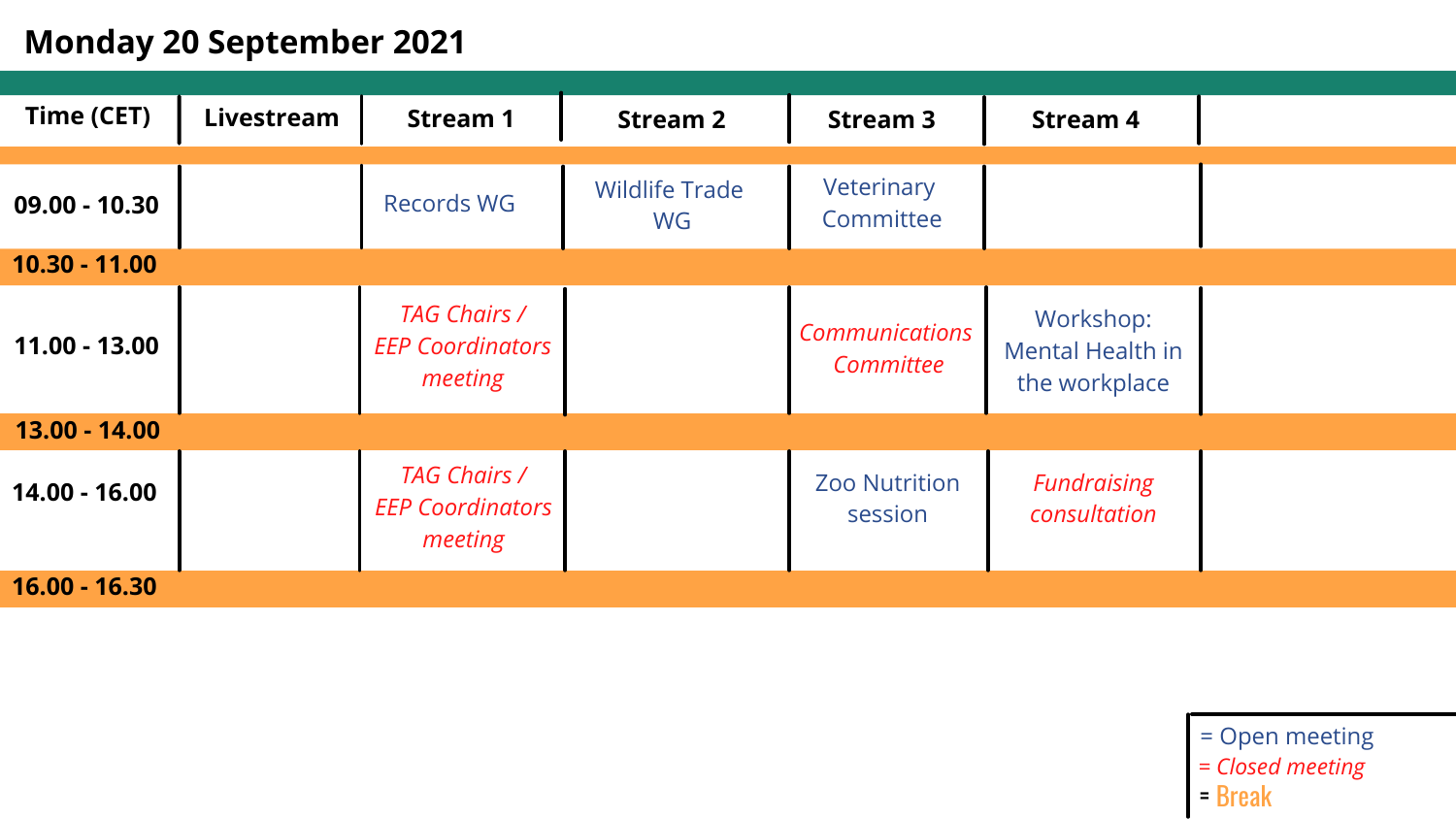# **Tuesday 21 September 2021**

| <b>Time (CET)</b>                                      | Livestream                                                            | <b>Stream 1</b>                                 | <b>Stream 2</b>                      | <b>Stream 3</b>                       | <b>Stream 4</b>      | <b>Stream 5</b>                                                                                                    |  |  |
|--------------------------------------------------------|-----------------------------------------------------------------------|-------------------------------------------------|--------------------------------------|---------------------------------------|----------------------|--------------------------------------------------------------------------------------------------------------------|--|--|
| $09.00 - 10.30$<br><b>OPENING PLENARY (LIVESTREAM)</b> |                                                                       |                                                 |                                      |                                       |                      |                                                                                                                    |  |  |
| 10.30 - 11.00                                          |                                                                       |                                                 |                                      |                                       |                      |                                                                                                                    |  |  |
| $11.00 - 13.00$                                        | <b>Thematic</b><br>session:<br><b>Sustainability</b>                  | <b>Terrestial</b><br>Invertebrate<br><b>TAG</b> | <b>Pigeon and Dove</b><br><b>TAG</b> | Small<br>carnivore<br><b>TAG</b>      | <b>EEP Committee</b> | Species360<br>update                                                                                               |  |  |
| $13.00 - 14.00$                                        |                                                                       |                                                 |                                      |                                       |                      |                                                                                                                    |  |  |
| 14.00 - 16.00                                          | <b>Thematic</b><br>session:<br><b>Population</b><br><b>Management</b> | <b>Felid</b><br><b>TAG</b>                      | Parrot<br><b>TAG</b>                 | <b>Marine</b><br>Mammal<br><b>TAG</b> | <b>EEP Committee</b> | <b>EAZA Candidate for</b><br>Membership<br>presentations<br><b>(SpatialChat: CfM</b><br><b>Presentations room)</b> |  |  |
| $16.00 - 16.30$                                        |                                                                       |                                                 |                                      |                                       |                      |                                                                                                                    |  |  |
| 16.30 - 18.00                                          | <b>PLENARY CONSERVATION CAMPAIGN (LIVESTREAM)</b>                     |                                                 |                                      |                                       |                      |                                                                                                                    |  |  |
| 18.00 - 19.00                                          | <b>ICEBREAKER/DAILY REFLECTIONS (SPATIALCHAT)</b>                     |                                                 |                                      |                                       |                      |                                                                                                                    |  |  |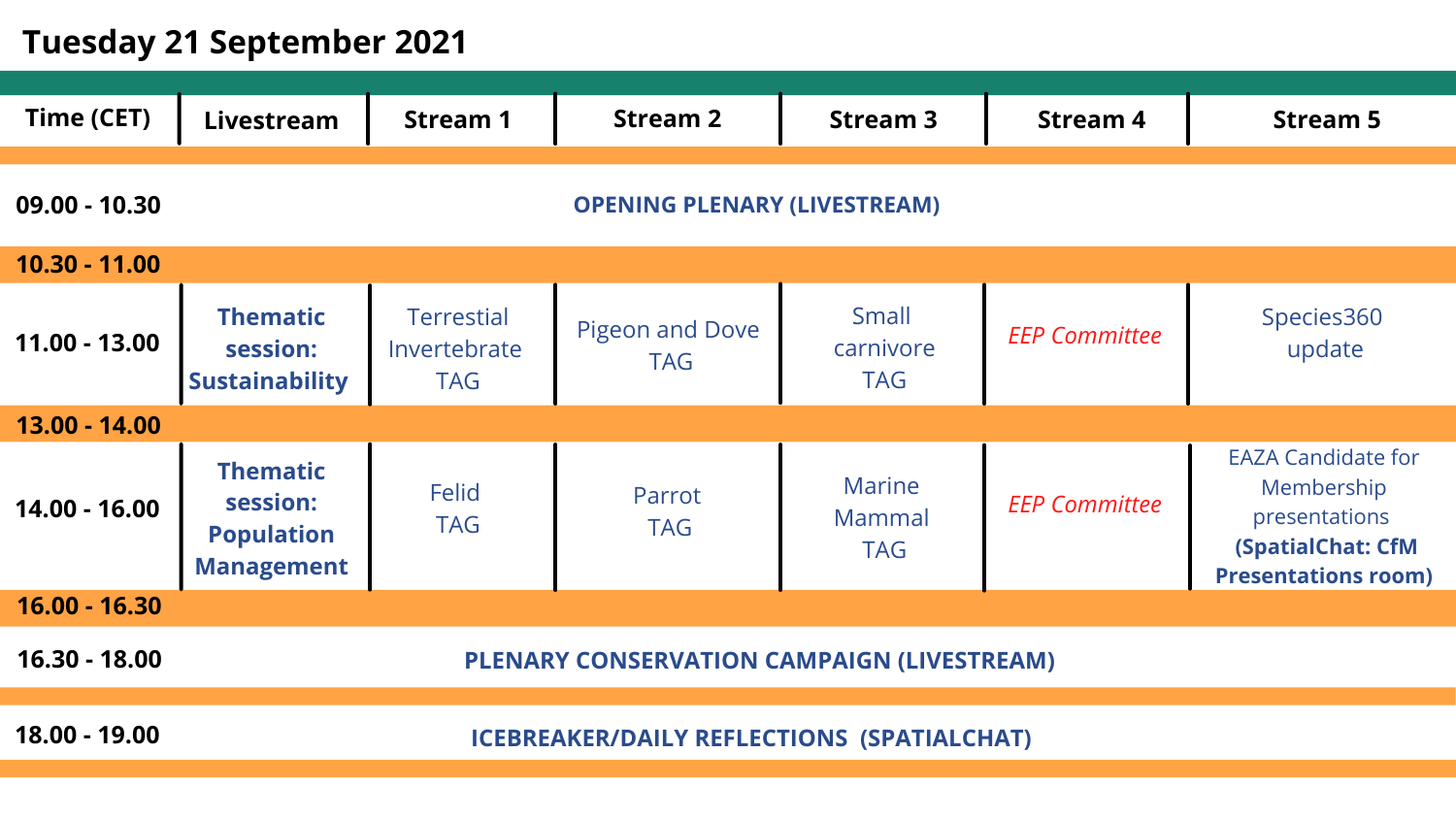## **Wednesday 22 September 2021**

| Time (CET)      | Livestream                                                            | <b>Stream 1</b>                       | <b>Stream 2</b>                                        | <b>Stream 3</b>                                                  | <b>Stream 4</b>                        | <b>Stream 5</b>                                     |
|-----------------|-----------------------------------------------------------------------|---------------------------------------|--------------------------------------------------------|------------------------------------------------------------------|----------------------------------------|-----------------------------------------------------|
|                 |                                                                       |                                       |                                                        |                                                                  |                                        |                                                     |
| $09.00 - 10.30$ | <b>Thematic</b><br>session:<br><b>Conservation</b>                    | <b>EU Animal</b><br><b>Health Law</b> | Canid and<br><b>Hyeanid TAG</b>                        | Penguin<br><b>TAG</b>                                            | Conservation<br>Education<br>Committee |                                                     |
| $10.30 - 11.00$ |                                                                       |                                       |                                                        |                                                                  |                                        |                                                     |
| $11.00 - 13.00$ | <b>Communication</b><br><b>Round Table</b><br>discussion              | <b>EU Updates</b>                     | <b>Larger New</b><br><b>World Monkey</b><br><b>TAG</b> | <b>Ciconiiformes</b><br>and<br>Phoenicopteriformes<br><b>TAG</b> | Membership<br>and Ethics<br>Committee  | Equid<br><b>TAG</b>                                 |
| 13.00 - 14.00   |                                                                       |                                       |                                                        |                                                                  |                                        |                                                     |
| 14.00 - 16.00   | <b>Thematic</b><br>session:<br><b>Population</b><br><b>Management</b> | Callitrichid<br><b>TAG</b>            | Small<br>Mammal<br><b>TAG</b>                          | <b>Waterfowl and</b><br>Pelicaniformes<br><b>TAG</b>             | Membership<br>and Ethics<br>Committee  | <b>EAZA</b><br>Conservation<br>Database<br>workshop |
| $16.00 - 16.30$ |                                                                       |                                       |                                                        |                                                                  |                                        |                                                     |
| $16.30 - 18.00$ | <b>Thematic</b><br>session:<br><b>Posters</b>                         | Caprinae<br><b>TAG</b>                | Gibbon<br><b>TAG</b>                                   | Charadriiformes<br><b>TAG</b>                                    | Conservation<br>Committee              | <b>National</b><br><b>Associations</b><br>Committee |

**16:30 - 18:00 EAZA Candidate for Membership presentations (SpatialChat: CfM Presentations room)**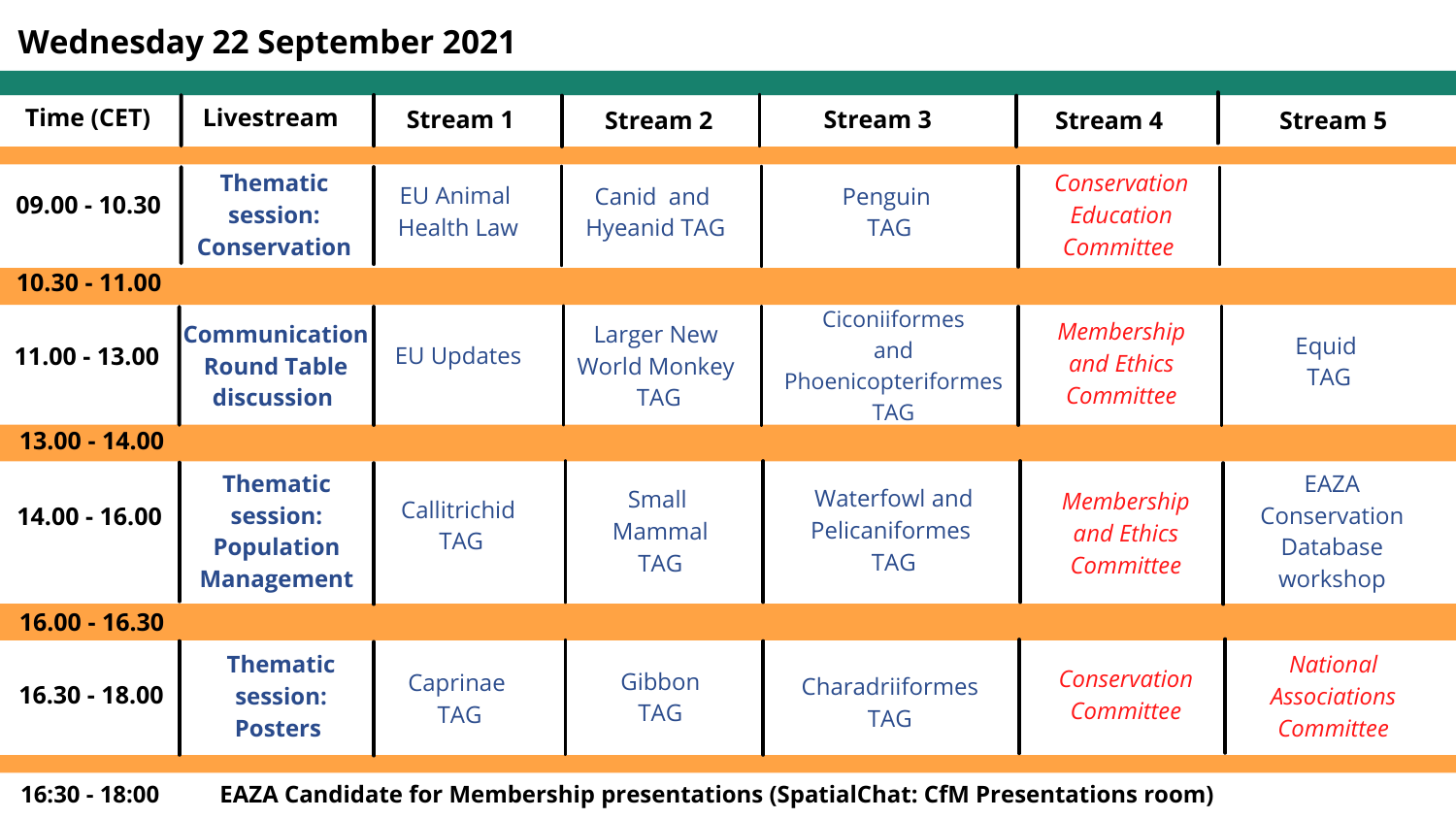### **Thursday 23 September 2021**

| <b>Time (CET)</b> | Livestream                                           | <b>Stream 1</b>    | <b>Stream 2</b>           | <b>Stream 3</b>        | <b>Stream 4</b>                                     | <b>Stream 5</b>                  |
|-------------------|------------------------------------------------------|--------------------|---------------------------|------------------------|-----------------------------------------------------|----------------------------------|
| $09.00 - 10.30$   | <b>Thematic</b><br>session:<br><b>Animal Welfare</b> | Deer<br><b>TAG</b> | <b>Bear</b><br><b>TAG</b> | Songbird<br><b>TAG</b> | <b>National</b><br><b>Associations</b><br>Committee | Freshwater<br><b>Teleost TAG</b> |
| $10.30 - 11.00$   |                                                      |                    |                           |                        |                                                     |                                  |
|                   |                                                      |                    |                           |                        |                                                     |                                  |

**11.00 - 13.00 PLENARY CONSERVATION EDUCATION (WITH AN ELEMENT OF MARKETING AND COMMUNICATION) (LIVESTREAM)**

| $13.00 - 14.00$ |                                                |                                          |                                           |                          |                               |                                                                                                                             |
|-----------------|------------------------------------------------|------------------------------------------|-------------------------------------------|--------------------------|-------------------------------|-----------------------------------------------------------------------------------------------------------------------------|
| $14.00 - 16.00$ | <b>Thematic</b><br>session:<br><b>Research</b> | <b>Great Ape</b><br><b>TAG</b>           | <b>Tapir and</b><br>Suiform<br><b>TAG</b> | Gruiformes<br><b>TAG</b> | <b>Executive</b><br>Committee | <b>Funding workshop: Digital</b><br>fundraising tools that<br>raise more money and<br>build stronger donor<br>relationships |
| $16.00 - 16.30$ |                                                |                                          |                                           |                          |                               |                                                                                                                             |
| $16.30 - 18.00$ | <b>Thematic</b><br>session:<br><b>Aquatic</b>  | Monotreme<br>and Marsupial<br><b>TAG</b> | Antelope and<br>Giraffid<br><b>TAG</b>    | Raptor<br><b>TAG</b>     | <b>Executive</b><br>Committee | Reptile<br><b>TAG</b>                                                                                                       |